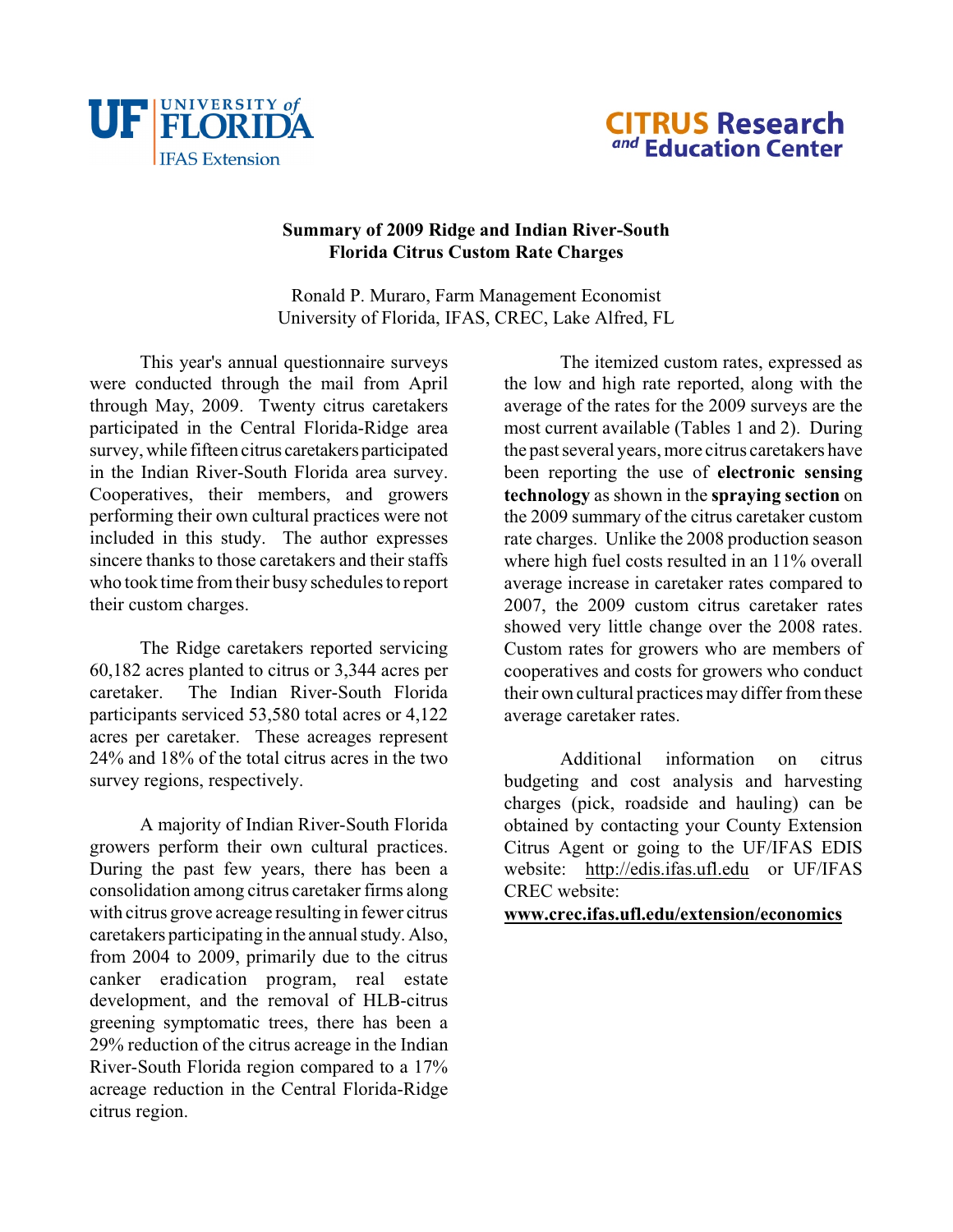## Table 1. A listing of 2009 custom rates reported by twenty Ridge citrus caretakers

| Grove Practice                                   | Unit | Range of Rate<br>Reported |         | Average<br>Rate <sup>y</sup> | Comments                                              |
|--------------------------------------------------|------|---------------------------|---------|------------------------------|-------------------------------------------------------|
| <b>CULTIVATION AND EQUIPMENT:</b>                |      |                           |         |                              |                                                       |
| Labor                                            | Hour | \$12.80-                  | \$20.00 | \$15.08                      | Plus transportation                                   |
| Mechanic Labor                                   | Hour | $25.00 -$                 | 35.00   | 32.41                        |                                                       |
| Mechanic Labor with Truck                        | Hour | $39.50 -$                 | 65.00   | 48.71                        |                                                       |
| Rotovate                                         | Hour | $40.00 -$                 | 55.00   | 43.13                        |                                                       |
| Disc 7'                                          | Hour | 33.50-                    | 40.00   | 36.50                        | Averaged \$12.25/acre                                 |
| Disc 9'-10'                                      | Hour | $34.00 -$                 | 54.00   | 42.00                        |                                                       |
| Disc 9'-10'                                      | Acre | $10.00 -$                 | 13.07   | 11.37                        | One-way discing                                       |
| Chop                                             | Hour | $33.50 -$                 | 50.00   | 38.40                        | Averaged \$11.00/acre                                 |
| Mow 5'-7'                                        | Hour | $31.10-$                  | 40.00   | 35.62                        |                                                       |
| Mow 9'-12'                                       | Hour | $36.00 -$                 | 42.00   | 38.22                        |                                                       |
| Mow 5'-7'                                        | Acre | $12.00 -$                 | 14.00   | 12.88                        |                                                       |
| Mow 9'-12'                                       | Acre | $11.00 -$                 | 14.00   | 12.56                        |                                                       |
| Mow 15'-16'                                      | Acre | $13.25 -$                 | 14.00   | 13.69                        | Averaged \$40.00/hour                                 |
| Herbicide <sup>z</sup> (Strip/Band--Single Boom) | Acre | $14.00 -$                 | 21.00   | 15.77                        | Plus materials                                        |
| Herbicide <sup>z</sup> (Strip/Band--Double Boom) | Acre | $12.50-$                  | 18.90   | 15.27                        | Plus materials                                        |
| Herbicide <sup>z</sup> (Chemical Mow)            | Acre | $3.50-$                   | 8.00    | 4.75                         | Plus materials                                        |
| $Temik^z$                                        | Acre | $15.00 -$                 | 20.00   | 16.40                        | Plus materials                                        |
| Plow                                             | Hour | 29.80-                    | 40.00   | 35.33                        |                                                       |
| Deviner                                          | Hour | $30.00 -$                 | 50.00   | 41.75                        |                                                       |
| Bush Hog                                         | Hour | $31.00 -$                 | 50.00   | 42.08                        |                                                       |
| Backhoe                                          | Hour | $45.00 -$                 | 55.00   | 49.82                        | One reporting Backhoe-Excavation: \$125.00/hour       |
| Pickup Truck with Driver                         | Hour | $30.00 -$                 | 48.00   | 37.20                        | One reporting \$25.00/day; Average miles/year: 27,133 |
| Flatbed Transport Truck with Driver              | Hour | $40.00 -$                 | 85.00   | 59.17                        | Average miles/year: 33,660                            |
| <b>Tractor with Driver</b>                       | Hour | $29.00 -$                 | 45.00   | 35.47                        |                                                       |
| Water/Supply Truck                               | Hour | $33.25 -$                 | 52.00   | 39.06                        |                                                       |
| ATV with Driver                                  | Hour | $22.50 -$                 | 39.00   | 27.57                        |                                                       |

## SPRAYING:<sup>z</sup>

| SPRAYING:"                                       | PTO AIR BLAST SPRAYER |                             |                                                     |         |         |                                                 |       |                                                              |
|--------------------------------------------------|-----------------------|-----------------------------|-----------------------------------------------------|---------|---------|-------------------------------------------------|-------|--------------------------------------------------------------|
|                                                  |                       |                             | 1,000 Gallon Tank with<br><b>Electronic Sensing</b> |         |         | 1,000 Gallon Tank without<br>Electronic Sensing |       |                                                              |
|                                                  |                       | Low                         | High                                                |         | Average | Low                                             | High  | Average                                                      |
| 500 GPA                                          | Acre                  | $$40.00-$                   | \$45.00                                             | \$41.75 |         | $s =$                                           | $s =$ | $s =$                                                        |
| 250 GPA                                          | Acre                  | $30.00 -$                   | 38.75                                               |         | 34.92   | $30.00 -$                                       | 40.00 | 34.96                                                        |
| 150 GPA                                          | Acre                  | $26.00 -$                   | 33.00                                               |         | 29.88   | $30.00 -$                                       | 35.00 | 31.80                                                        |
| 125 GPA                                          | Acre                  | $25.00 -$                   | 30.00                                               |         | 28.27   | $24.50 -$                                       | 32.50 | 27.13                                                        |
| 100 GPA                                          | Acre                  | $22.00 -$                   | 30.00                                               |         | 24.80   | 22.00-                                          | 27.00 | 24.89                                                        |
| Low Volume Psyllid Spray<br>(every other middle) | Acre                  | $5.00-$                     | 10.00                                               |         | 6.88    |                                                 |       |                                                              |
| FERTILIZE AND SOIL AMENDMENTS: <sup>2</sup>      |                       |                             |                                                     |         |         |                                                 |       |                                                              |
| Inject Liquid Fertilizer into Irrigation System  | Hour                  | $$32.00-$                   | \$40.00                                             | \$37.66 |         | Truck plus labor and plus materials             |       |                                                              |
| Inject Liquid Fertilizer into Irrigation System  | Acre                  | $2.00-$                     | 5.00                                                | 3.13    |         |                                                 |       |                                                              |
| Dry (Bulk)                                       | Acre                  | $8.00 -$                    | 12.00                                               | 9.79    |         |                                                 |       |                                                              |
| Dry (Bulk) VRT Spreader - Electronic Sensor      | Acre                  | $12.00 -$                   | 13.50                                               | 12.38   |         |                                                 |       |                                                              |
| Lime or Dolomite                                 | Acre                  | $8.00 -$                    | 12.00                                               | 10.35   |         |                                                 |       |                                                              |
| Lime or Dolomite                                 | Ton                   | $8.00 -$                    | 12.50                                               | 10.13   |         |                                                 |       |                                                              |
| Fertilize Young Trees: <sup>2</sup> Hand Spread  | Hour                  | 12.80-                      | 20.00                                               | 15.08   |         | Plus transportation and materials               |       |                                                              |
| Fert. Spreader                                   | Hour                  | $28.50 -$                   | 40.00                                               | 35.88   |         | Plus materials; Average \$10.88/acre            |       |                                                              |
| Airblast Spreader with Gator for Resets          |                       | \$40.75/hour plus materials |                                                     |         |         |                                                 |       |                                                              |
| IRRIGATION:                                      |                       |                             |                                                     |         |         |                                                 |       |                                                              |
| Microsprinkler                                   | Hour                  | $30.00 -$                   | 38.00                                               | 33.44   |         | Start/stop and supervision; truck and driver    |       |                                                              |
| <b>ATV</b> with Driver                           | Hour                  | $30.00 -$                   | 35.00                                               | 32.00   |         |                                                 |       | Check/repair microsprinkler irrigation system-plus materials |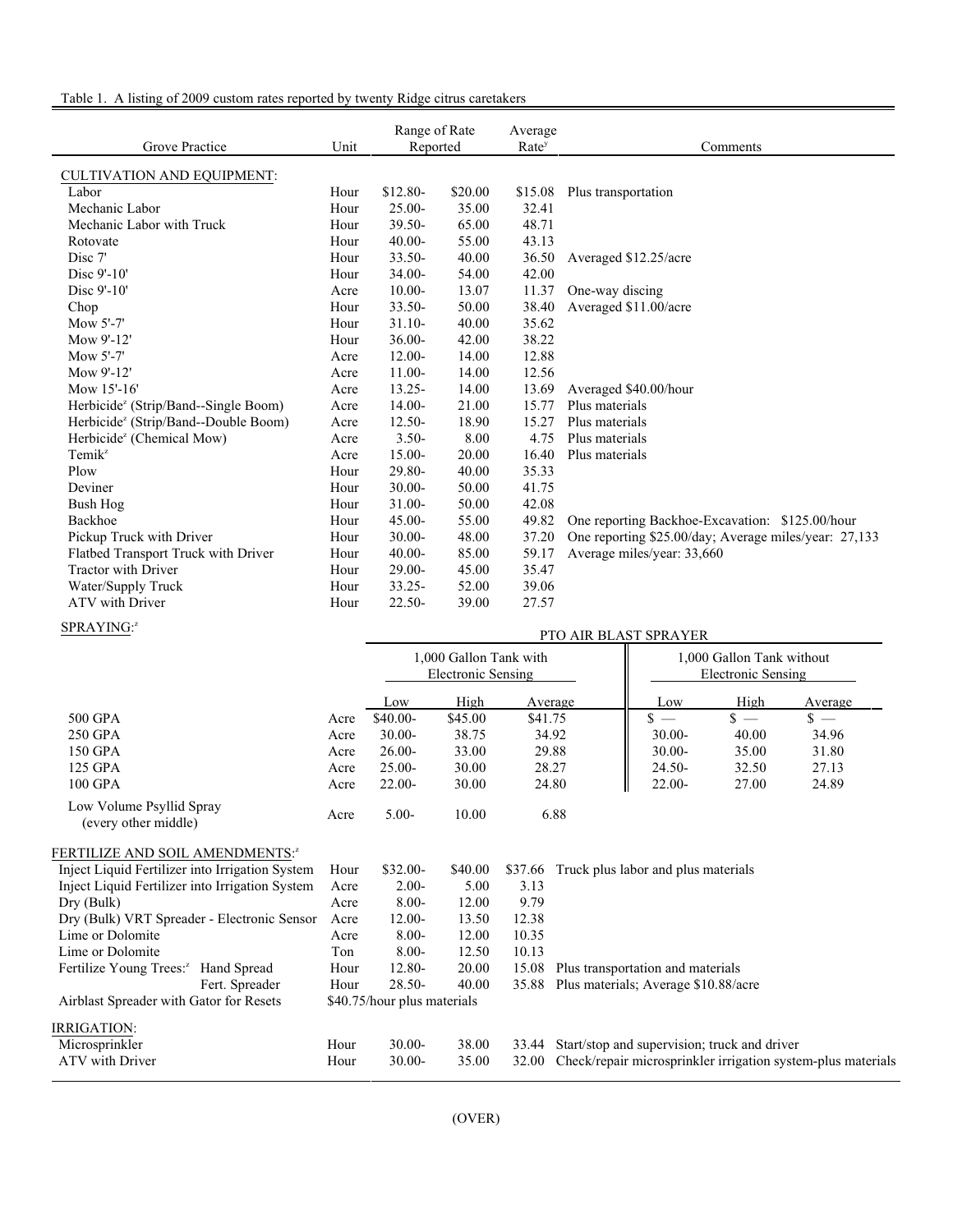| Grove Practice                                                                                                                                                      | Unit                                                     | Range of Rate<br>Reported                      |                  | Average<br>Rate <sup>y</sup> | Comments                                                                               |  |  |  |
|---------------------------------------------------------------------------------------------------------------------------------------------------------------------|----------------------------------------------------------|------------------------------------------------|------------------|------------------------------|----------------------------------------------------------------------------------------|--|--|--|
| REMOVING TREES:                                                                                                                                                     |                                                          |                                                |                  |                              |                                                                                        |  |  |  |
| Tree Shearing (Cutting Tree at Ground Level)<br>Front-end Loader<br>Bulldozer                                                                                       | Hour<br>Hour<br>Hour                                     | \$58.50-<br>54.00-<br>$\overline{\phantom{a}}$ | \$75.00<br>85.00 | \$66.22<br>65.95<br>55.00    | Average trees sheared: 5 to 15 trees/hour<br>Average trees removed: 5 to 15 trees/hour |  |  |  |
| PRUNING:<br>Rehab or Freeze Damage Pruning - \$5.00/tree; Power Saw with Operator - Averaged \$21.43/hour                                                           |                                                          |                                                |                  |                              |                                                                                        |  |  |  |
| Hedging:<br>Single Side (Tractor Pulled)                                                                                                                            | Hour                                                     | $s =$                                          | $s -$            | \$77.00                      |                                                                                        |  |  |  |
| Double Side (Tractor Mounted)                                                                                                                                       | Hour                                                     | 175.00-                                        | 220.00           | 200.00                       | 5 to 10 acres/hour                                                                     |  |  |  |
| Double Side (Self Propelled)                                                                                                                                        | Hour                                                     | $265.00 -$                                     | 275.00           |                              | 270.25 8 to 20 acres/hour depending on wood size                                       |  |  |  |
|                                                                                                                                                                     | \$15/acre to \$21/acre annual cut depending on wood size |                                                |                  |                              |                                                                                        |  |  |  |
| Topping:                                                                                                                                                            |                                                          |                                                |                  |                              |                                                                                        |  |  |  |
| Double Sided Topper (Self Propelled)                                                                                                                                | Hour                                                     | 265.00-                                        | 300.00           | 280.00                       | Avg. 8-15 A depending on wood size type of cut; \$25/A                                 |  |  |  |
| Double Sided (Tractor Mounted)                                                                                                                                      | Hour                                                     | 155.00-                                        | 231.00           | 197.75                       |                                                                                        |  |  |  |
| Double Sided (Tractor Pulled)                                                                                                                                       | Hour                                                     | 175.00-                                        | 235.00           | 205.00                       | Gable Cut                                                                              |  |  |  |
| Limb Lifter/Tree Skirt Trimmer                                                                                                                                      | Acre                                                     | $20.00 -$                                      | 25.00            | 22.88                        | 3 to 5 acres/hour                                                                      |  |  |  |
| Limb Lifter/Tree Skirt Trimmer (Single Side)                                                                                                                        | Hour                                                     | 65.00-                                         | 85.00            | 78.34                        |                                                                                        |  |  |  |
| Removing Brush:                                                                                                                                                     |                                                          |                                                |                  |                              |                                                                                        |  |  |  |
| Haul Brush out of Grove                                                                                                                                             | Hour                                                     | $39.70 -$                                      | 55.00            | 44.40                        | Tractor-trailer plus 2 people                                                          |  |  |  |
| Front-end Loader (Push Brush)                                                                                                                                       | Hour                                                     | 54.00-                                         | 85.00            | 66.75                        | 2-10 acres/hour                                                                        |  |  |  |
| Chop/Mow Brush                                                                                                                                                      | Hour                                                     | $35.75 -$                                      | 51.50            | 39.96                        | 3-6 acres/hour; \$9.50/acre                                                            |  |  |  |
| <b>COLD PROTECTION:</b>                                                                                                                                             |                                                          |                                                |                  |                              |                                                                                        |  |  |  |
| Annual Maintenance Cost for Wraps                                                                                                                                   | Tree                                                     |                                                |                  | \$0.35                       |                                                                                        |  |  |  |
| Install Wraps                                                                                                                                                       | Each                                                     | $0.30 -$                                       | 0.50             | 0.40                         |                                                                                        |  |  |  |
| OTHER CUSTOM RATES:                                                                                                                                                 |                                                          |                                                |                  |                              |                                                                                        |  |  |  |
| <b>Plant Resets</b>                                                                                                                                                 | Per Tree                                                 | $$1.75-$                                       | \$2.50           | \$2.07                       | Stake, plant and first watering                                                        |  |  |  |
| Solid Set Planting                                                                                                                                                  | Per Tree                                                 | $1.00 -$                                       | 1.50             | 1.25                         | Stake, plant and first watering                                                        |  |  |  |
| Grove Management Charge/Month:                                                                                                                                      |                                                          |                                                |                  |                              |                                                                                        |  |  |  |
| <b>Supervising Grove Care Operations</b>                                                                                                                            | Acre                                                     | $2.50-$                                        | 6.00             | 3.32                         | In addition to caretaking charges;<br>One reporting 6% of equipment labor charge       |  |  |  |
| Handling Fruit Marketing                                                                                                                                            | Box                                                      | $0.05 -$                                       | 0.20             | 0.13                         |                                                                                        |  |  |  |
| Supervising/Handling Chemicals/Fertilizer                                                                                                                           | $10\%$ to 25% of materials cost                          |                                                |                  |                              |                                                                                        |  |  |  |
| Charge for personnel to oversee harvesting<br>operations and coordinate harvest in<br>different blocks/groves and keeping of<br>harvesting labor compliance record. | 10¢/box to 20¢/box; average $17¢$ /box                   |                                                |                  |                              | Note: One reporting adding a 10% fuel surcharge on<br>all billed equipment charges.    |  |  |  |
| <b>Total Reported Acreage Provided Grove</b><br>Service to:                                                                                                         | Acre                                                     | $800 -$                                        | 12,500           | 3,344                        | Total acres reporting: 60,182                                                          |  |  |  |

Table 1. A listing of 2009 custom rates reported by twenty Ridge citrus caretakers (cont'd.)

<sup>z</sup> Plus materials. Caretakers reporting rates include labor, tractor and sprayer; supply truck included by most caretakers.

<sup>y</sup> Calculated by dividing the total number of caretakers reporting a grove practice rate into the sum reported. Unless otherwise stated, labor included with all charges.

<sup>x</sup>Low acres is for 2 years regrowth hedging; high acres is for annual maintenance hedging.

Source: Ronald P. Muraro, Extension Farm Management Economist, Lake Alfred CREC, September 2009.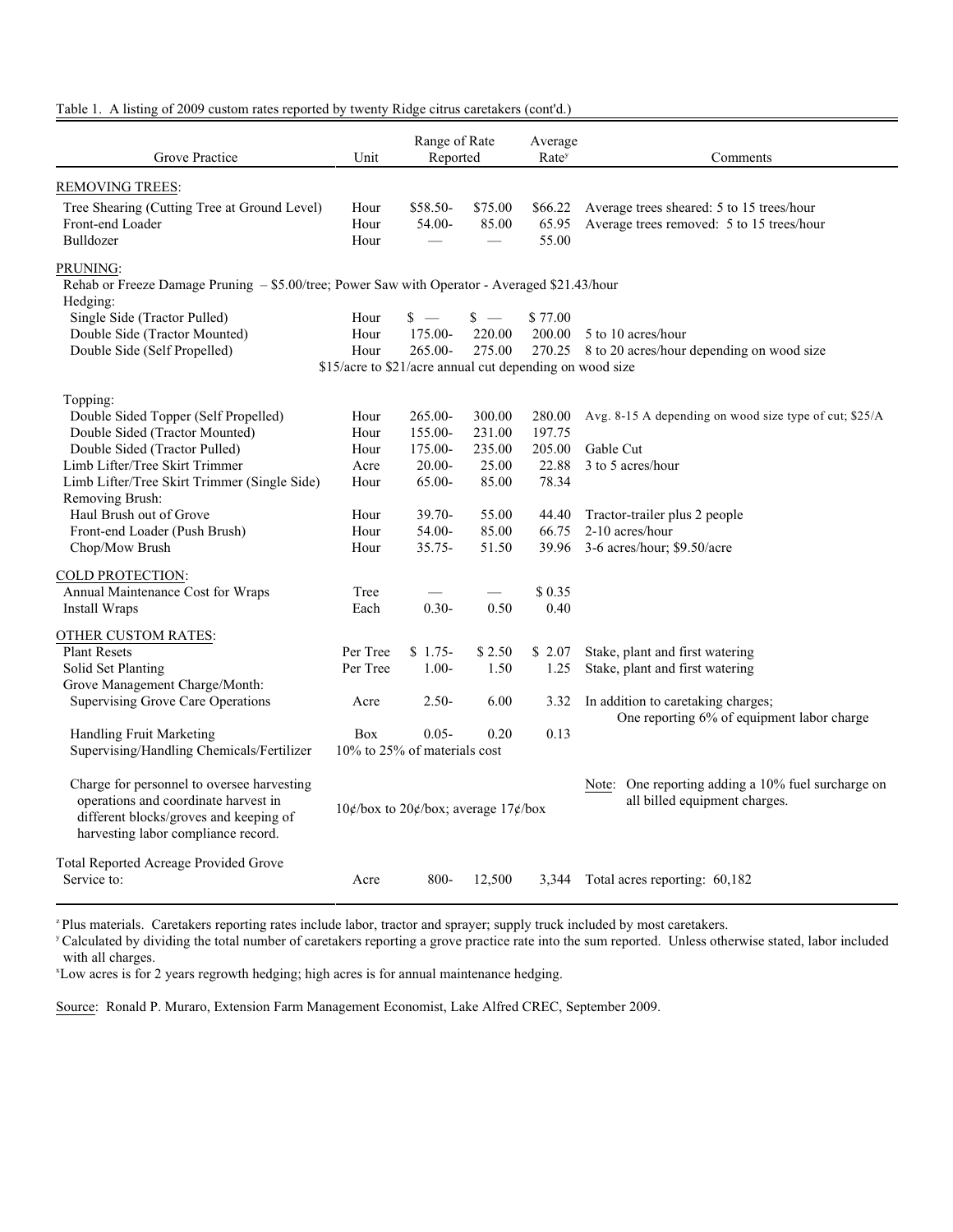| Table 2. A listing of 2009 custom rates reported by fifteen Indian River and South Florida citrus caretakers |  |  |  |  |
|--------------------------------------------------------------------------------------------------------------|--|--|--|--|
|--------------------------------------------------------------------------------------------------------------|--|--|--|--|

| Grove Practice                                  | Unit |           | Range of Rate<br>Average<br>Reported<br>Rate <sup>y</sup> |       | Comments                                            |
|-------------------------------------------------|------|-----------|-----------------------------------------------------------|-------|-----------------------------------------------------|
| CULTIVATION AND EQUIPMENT:                      |      |           |                                                           |       |                                                     |
| Labor                                           | Hour | $$13.50-$ | \$21.75                                                   |       | \$16.50 Plus transportation and equipment           |
| Mechanic Labor                                  | Hour | $36.00 -$ | 65.00                                                     | 50.95 | Labor and service truck                             |
| Rotovate                                        | Hour | $40.00 -$ | 45.00                                                     | 42.40 |                                                     |
| $Disc 7-8'$                                     | Hour | $35.00 -$ | 40.00                                                     | 38.33 | One reporting \$10.00/acre                          |
| Disc 10-12'                                     | Hour | 38.00-    | 50.00                                                     | 42.58 |                                                     |
| Mow: 7-8'                                       | Hour | $40.00 -$ | 46.00                                                     | 42.58 |                                                     |
| $9 - 10'$                                       | Hour | 33.00-    | 45.00                                                     | 39.33 | Average \$12.33/acre                                |
| $15 - 16'$                                      | Hour | 38.00-    | 60.00                                                     | 48.65 |                                                     |
| $15 - 16'$                                      | Acre | $10.00 -$ | 15.00                                                     | 12.12 |                                                     |
| V-Mower                                         | Acre | $10.00 -$ | 13.00                                                     | 11.40 |                                                     |
| V-Mower                                         | Hour | $40.00 -$ | 50.00                                                     | 46.25 |                                                     |
| Herbicide <sup>z</sup> (Strip/Band–Single Boom) | Hour | 38.00-    | 45.00                                                     | 41.00 | Plus materials; \$14.33/acre                        |
| Herbicide <sup>z</sup> (Strip/Band-Double Boom) | Acre | 13.00-    | 15.50                                                     | 13.81 | Plus materials                                      |
| Herbicide <sup>z</sup> (Chemical Mow)           | Acre | $3.50-$   | 5.00                                                      | 4.50  | Plus materials                                      |
| $Temik^z$                                       | Acre | $13.50 -$ | 17.50                                                     | 14.87 | Plus materials                                      |
| Plow                                            | Hour | 41.00-    | 50.00                                                     | 43.66 |                                                     |
| Backhoe                                         | Hour | $46.00 -$ | 63.00                                                     | 52.68 |                                                     |
| <b>Bush Hog</b>                                 | Hour | $40.00 -$ | 45.00                                                     | 42.91 |                                                     |
| Middle Buster                                   | Hour | $40.00 -$ | 50.00                                                     | 43.59 | With tractor and driver                             |
| Mound Builder                                   | Hour | $40.00 -$ | 50.00                                                     | 43.33 | With tractor and driver                             |
| Grader Blade                                    | Hour | $38.00 -$ | 45.00                                                     | 42.50 | Tractor/blade and driver                            |
| Water Truck with Driver                         | Hour | 35.00     | 42.00                                                     | 38.60 |                                                     |
| Pickup Truck with Driver                        | Hour | $35.00 -$ | 50.00                                                     | 39.00 | Average miles traveled per year: 21,200 miles       |
| Flatbed/Transport Truck with Driver             | Hour | 65.00-    | 90.00                                                     | 76.67 |                                                     |
| <b>Tractor with Driver</b>                      | Hour | $33.50 -$ | 45.00                                                     | 37.15 |                                                     |
| ATV with Driver                                 | Hour | $23.50 -$ | 30.00                                                     | 25.33 |                                                     |
| CDD A VINIC <sub>2</sub>                        |      |           |                                                           |       | DTO AID DI ACT CDD AVED<br><b>EMOINIE DRUCKLAID</b> |

| 1,000 Gallon Tank                                               | <b>BLAST SPRAYER</b> |
|-----------------------------------------------------------------|----------------------|
| with Electronic Sensing                                         | 500 Gallon Tank      |
| High<br>Low<br>Average                                          | Average              |
| \$42.34<br>\$45.00<br>$$40.00-$<br>500 GPA<br>Acre              | \$40.50              |
| 36.25<br>250 GPA<br>38.75<br>$32.00 -$<br>Acre                  | 33.00                |
| 125 GPA<br>32.00<br>28.90<br>$25.00-$<br>Acre                   | 29.00                |
| 30.00<br>26.34<br>100 GPA<br>$24.00-$<br>Acre                   |                      |
| Curtec $(25 \text{ GPA})$<br>26.23<br>$24.00-$<br>27.00<br>Acre |                      |

|         |      | <b>PTO AIR BLAST SPRAYER</b> |         |         |  |  |
|---------|------|------------------------------|---------|---------|--|--|
|         |      | 1,000 Gallon Tank            |         |         |  |  |
|         |      | without Electronic Sensing   |         |         |  |  |
|         |      | Low                          | Average |         |  |  |
| 250 GPA | Acre | $$32.00-$                    | \$42.00 | \$36.31 |  |  |
| 125 GPA | Acre | $28.00 -$                    | 37.00   | 31.92   |  |  |

100 GPA 25.00- 27.00

 Low Volume Psyllid Spray (every other middle)

Aerial Fixed Wing: \$7.50/acre @ 10 gallons/acre; \$8.50/acre @ 15 gallons/acre; \$10/acre @ 20 gallons/acre

i

## FERTILIZING:<sup>z</sup>

|                                           |                |                                                                                           |          |       |       | Inject Liquid Fertilizer into Irrigation System Hour \$32.00-\$40.00 \$36.67 Tractor with irrigation pump |  |
|-------------------------------------------|----------------|-------------------------------------------------------------------------------------------|----------|-------|-------|-----------------------------------------------------------------------------------------------------------|--|
| Double Boom Liquid Fertilizer Application |                | Acre                                                                                      |          |       | 13.75 |                                                                                                           |  |
| Dry (Bulk)                                |                | Acre                                                                                      | $8.00 -$ | 11.00 |       | 9.34 Plus materials                                                                                       |  |
| Dry (Bulk) VRT Spreader-Electronic Sensor |                | Acre                                                                                      | $8.00 -$ | 13.50 |       | 10.08 Plus materials                                                                                      |  |
| Lime or Dolomite                          |                | Acre                                                                                      | $8.50-$  | 10.50 |       | 9.00 Plus materials                                                                                       |  |
| Fertilize Young Trees: <sup>2</sup>       | Hand Spread    | Hour                                                                                      | 13.50-   | 21.75 |       | 16.50 Plus transportation and materials; $15¢$ /tree                                                      |  |
|                                           | Hand Spread    | One reporting \$30.00/hour (ATV John Deere Gator with Airspot Broadcaster) plus materials |          |       |       |                                                                                                           |  |
|                                           | Fert. Spreader | Average: \$7.38/acre; \$33.67/hour Plus materials                                         |          |       |       |                                                                                                           |  |

Acre 4.00- 10.00 6.75